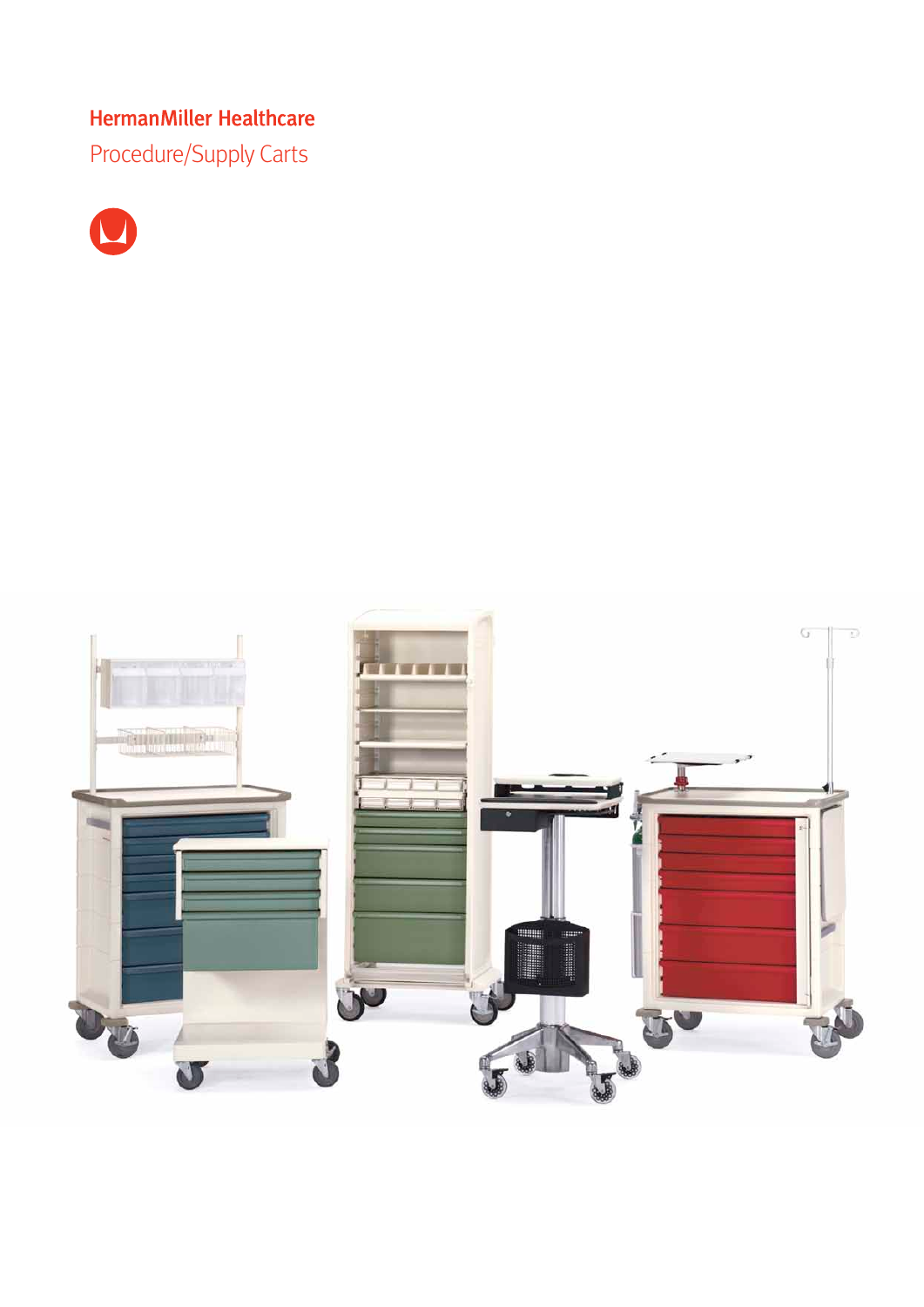# Guaranteed: 87,600 hours of constant use… and then some.

The healthcare environment is demanding and constantly changing. Our tough, durable carts are designed to meet the demands you have today and make it easy to change when your needs do. A modular cart system means universal sizes and easily interchangeable drawers and accessories.

Beyond the specific procedures that carts and components address, the variety of procedure/ supply carts gives you options to match the capacity, supply, and work flow that make the most sense for your care and delivery processes.

We also offer a cart that gives you access to drawers and contents from front or back.

Security matters when it comes to cart contents. Our lock options offer you assurance that supplies are intact. Procedure/supply carts are available with keyless or keyed entry, tamper indicators, wall locks, and lockable doors. Carts with lock bars lock automatically when closed. Keyless options include an alarm that sounds if the lock bar isn't shut completely.

Our flexible solution expands your storage and transport capabilities, saves you time and money, and improves efficiency.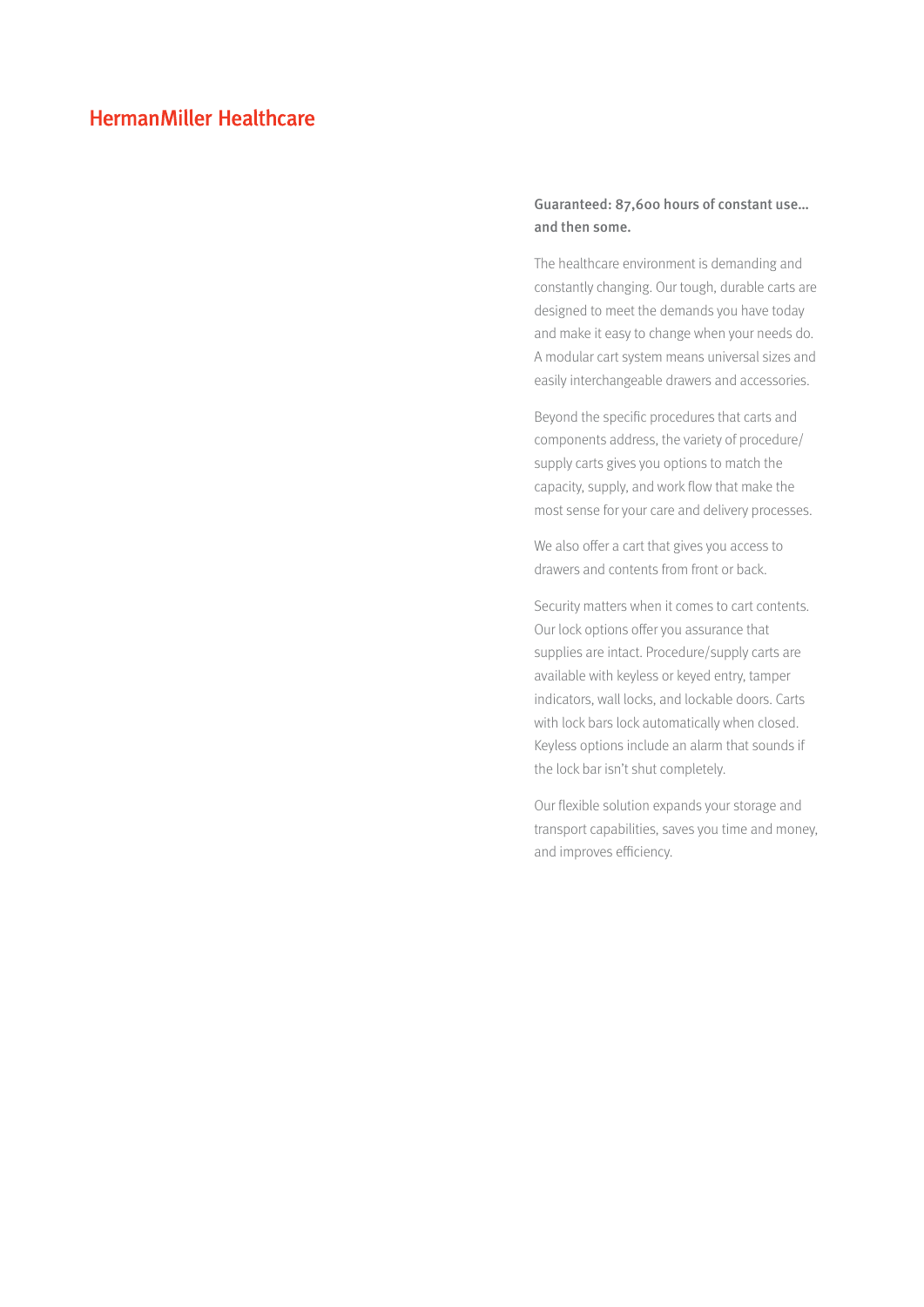### Organised for mobility

Don't let cart design slow down your work. Our drawer organiser system lets you remove the individual bins and supplies you need and take them to where you are working.

#### Patient focused

Efficiently move patient-specific supplies from pharmacy or central supply areas to patient floors and rooms.



#### The right combinations

Combine drawers and shelves in a number of ways to efficiently organise large and small supplies. An extrawide cast cart services emergency departments with room for orthopedic supplies.

### Comforting colours

Welcome patients and families into comfortable and residential feeling environments. Our cart palette gives you many colours from which to choose.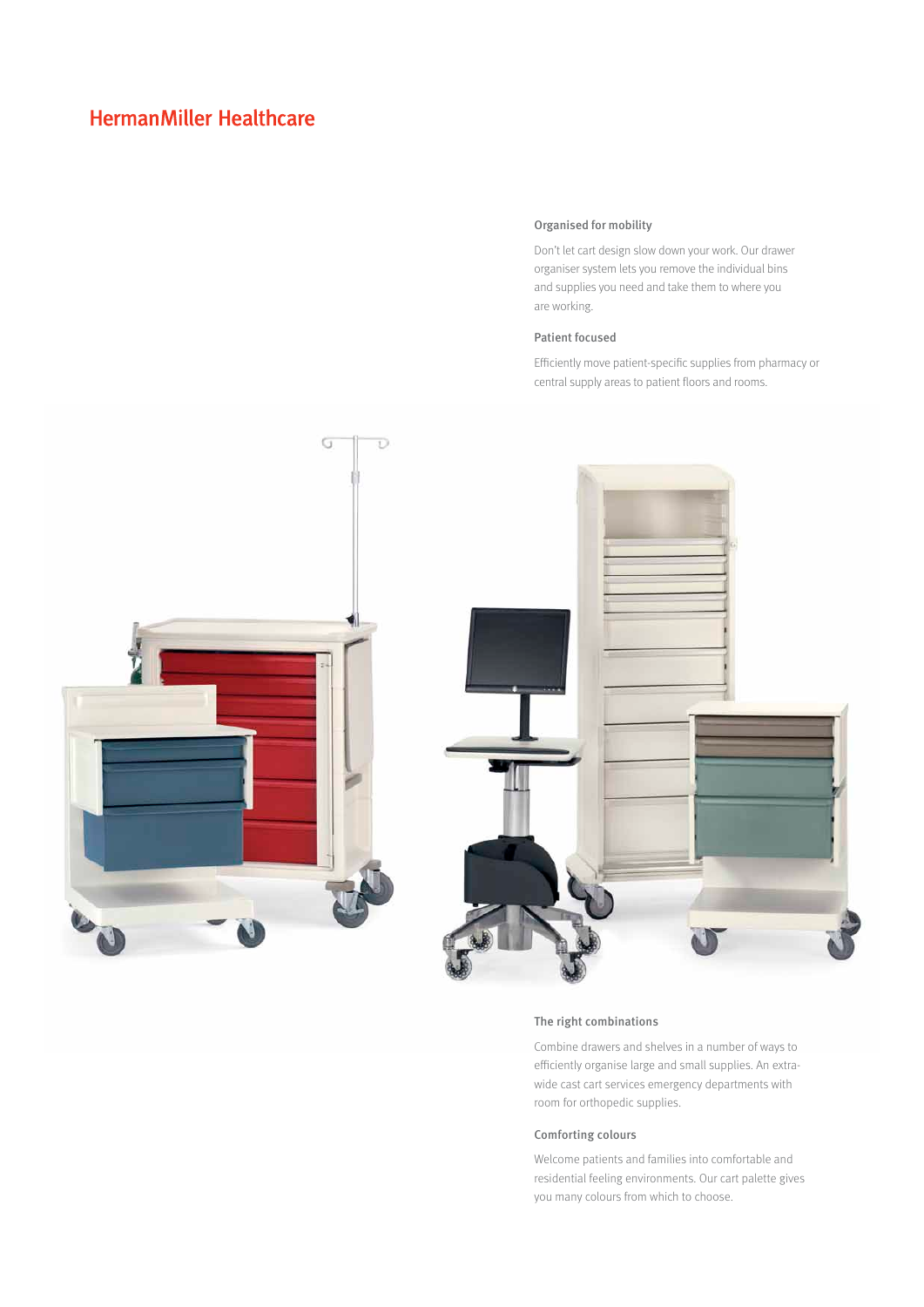#### Storage and retrieval space

Extra-wide carts offer plenty of open space for storage and retrieval of large instruments or supplies or interior configurations that combine drawers and shelves for smaller items.

#### Door and interior options

When security isn't an issue, curtain doors will keep supplies clean without adding weight. Wire and solid shelves provide options as does our variety of drawer, shelf, and organiser components.

#### Information access

An elevated defibrillator platform pivots to give you 360-degree visual access to the display. The raised platform keeps the defibrillator clear, frees up cart surface, and doesn't block access to drawer contents.



#### Delivering medication

Transport carts should improve on your system of supply organisation and delivery. Our extra-wide cart is a minipharmacy on wheels. Medications can be delivered to specific floors or departments for stocking medication carts. A number of lock options keeps medications secure.